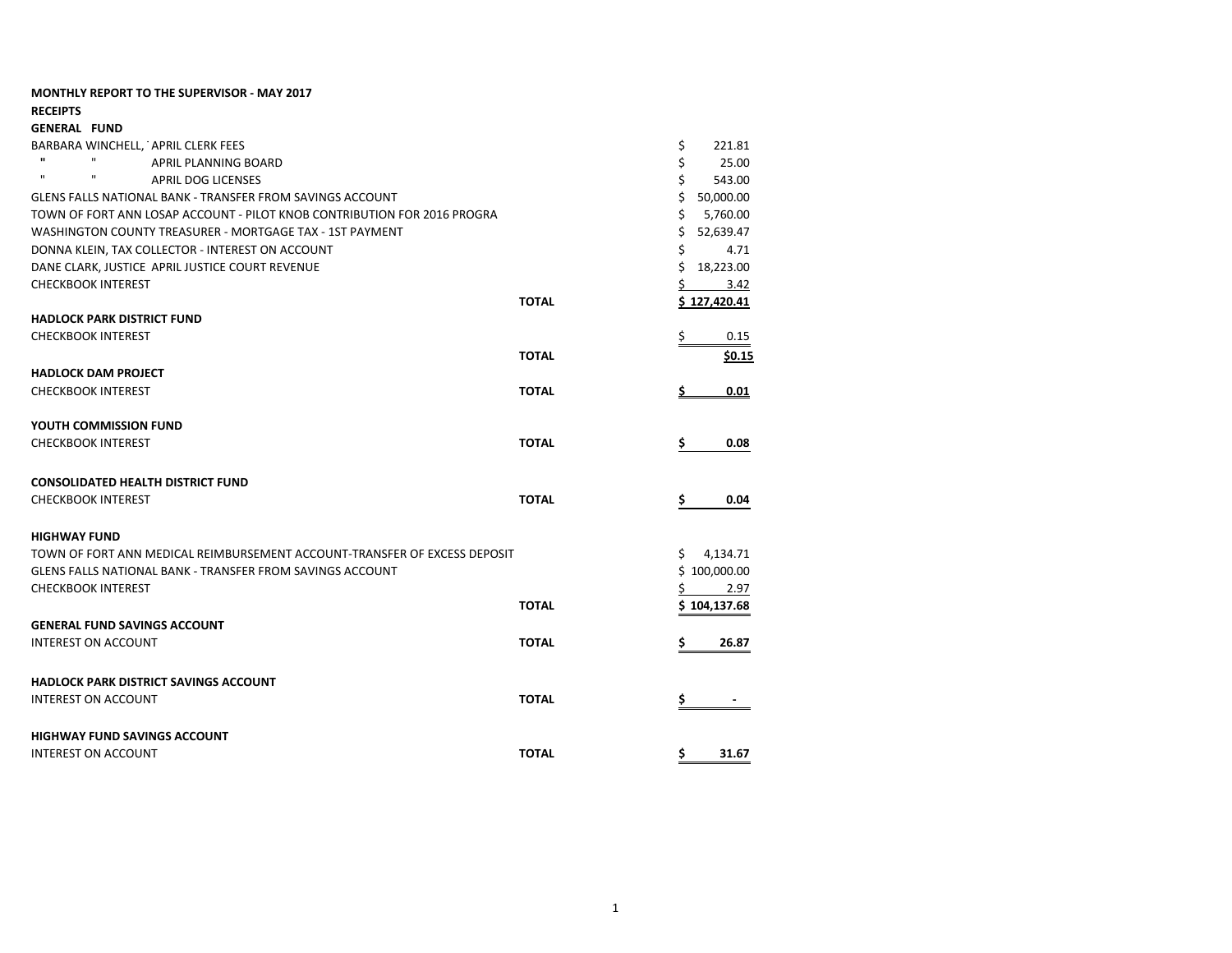| <b>LOSAP SAVINGS ACCOUNT</b>                        |                               |                 |                |                          |                                          |                  |
|-----------------------------------------------------|-------------------------------|-----------------|----------------|--------------------------|------------------------------------------|------------------|
| <b>INTEREST ON ACCOUNT</b>                          |                               |                 | <b>TOTAL</b>   |                          | Ś.<br>0.77                               |                  |
| <b>MEDICAL REIMBURSEMENT ACCOUNT</b>                |                               |                 |                |                          |                                          |                  |
| <b>INTEREST ON ACCOUNT</b>                          |                               |                 | <b>TOTAL</b>   |                          | 0.18                                     |                  |
|                                                     |                               |                 |                |                          |                                          |                  |
| <b>TRUST &amp; AGENCY FUND</b>                      | <b>HIGHWAY</b>                |                 | <b>GENERAL</b> |                          | <b>HADLOCK PARK DISTRICT</b>             |                  |
| <b>NYS RETIREMENT</b>                               | Ś<br>892.27                   |                 | \$             | 449.77                   | \$                                       |                  |
| <b>HEALTH &amp; DENTAL INSURANCE</b>                | \$10,805.49                   |                 | \$             | 1,116.86                 | \$                                       |                  |
| <b>STATE TAX</b>                                    | Ś<br>1,455.32                 |                 |                | 512.04                   | \$<br>42.08                              |                  |
| <b>FEDERAL TAX</b>                                  | Ś<br>3,466.00                 |                 | Ś              | 1,295.00                 | 132.00                                   |                  |
| <b>FICA</b>                                         | Ś<br>4,950.14                 |                 | Ś              | 2,031.16                 | Ś<br>245.40                              |                  |
| DEFFERED COMPENSATION<br><b>CHILD SUPPORT</b>       | Ś.<br>186.01<br>Ś<br>1,990.00 |                 | Ś              | $\overline{\phantom{a}}$ | $\overline{\phantom{a}}$                 |                  |
| <b>CREDIT UNION</b>                                 | \$<br>1,061.00                |                 |                | 692.00                   |                                          |                  |
| <b>AFLAC</b>                                        | 313.25                        |                 |                | 32.40                    |                                          |                  |
| <b>TOTALS</b>                                       |                               |                 |                |                          |                                          |                  |
|                                                     | \$25,119.48                   |                 |                | 6,129.23                 | 419.48                                   |                  |
|                                                     |                               | <b>INTEREST</b> | S              | 0.21 TOTAL               | 31,668.40                                |                  |
| <b>DISBURSEMENTS</b>                                |                               |                 |                |                          |                                          |                  |
| <b>GENERAL FUND</b>                                 |                               |                 |                |                          | <b>HIGHWAY FUND-O/V</b>                  |                  |
| STATE COMPTROLLER - JUSTICE COURT                   |                               |                 | Ś.             | 13,474.00                | ABSTRACT                                 | \$145,080.25     |
| PAYROLL                                             |                               |                 | Ś              | 13,334.18                | <b>HEALTH INSURANCE</b>                  | Ś<br>10,293.09   |
| <b>TOWN SHARE FICA</b><br><b>TOWN BOARD EXPENSE</b> |                               |                 | \$             | 1,015.58                 | <b>PAYROLL</b><br><b>TOWN SHARE FICA</b> | 33,179.58<br>S   |
|                                                     |                               |                 | \$             | $\overline{\phantom{a}}$ |                                          | 2,475.07         |
| <b>JUSTICE COURT EXPENSE</b>                        |                               |                 | \$             | 652.60                   |                                          | \$191,027.99     |
| <b>SUPERVISORS EXPENSE</b>                          |                               |                 | \$             | 559.74                   | <b>HIGHWAY FUND-T/W</b>                  |                  |
| <b>TAX COLLECTOR EXPENSE</b>                        |                               |                 | \$             | 83.17                    | <b>ABSTRACT</b>                          | 15,091.25<br>\$. |
| <b>ASSESSORS EXPENSE</b>                            |                               |                 | \$             | 2,414.14                 |                                          |                  |
| <b>TOWN CLERKS EXPENSE</b>                          |                               |                 | Ś              | 246.59                   | <b>TOTAL HIGHWAY</b>                     | \$206,119.24     |
| <b>LOSAP CONTRIBUTION - PILOT KNOB</b>              |                               |                 | Ś              | 5,760.00                 |                                          |                  |
| UNALLOCATED INSURANCE                               |                               |                 | Ś              | 31,819.09                |                                          |                  |
| <b>ATTORNEY EXPENSE</b>                             |                               |                 | \$             | 3,135.00                 |                                          |                  |
| <b>BUILDINGS EXPENSE</b>                            |                               |                 | \$             | 2,008.15                 |                                          |                  |
| <b>CENTRAL COMMUNICATIONS</b>                       |                               |                 | Ś              | 221.11                   |                                          |                  |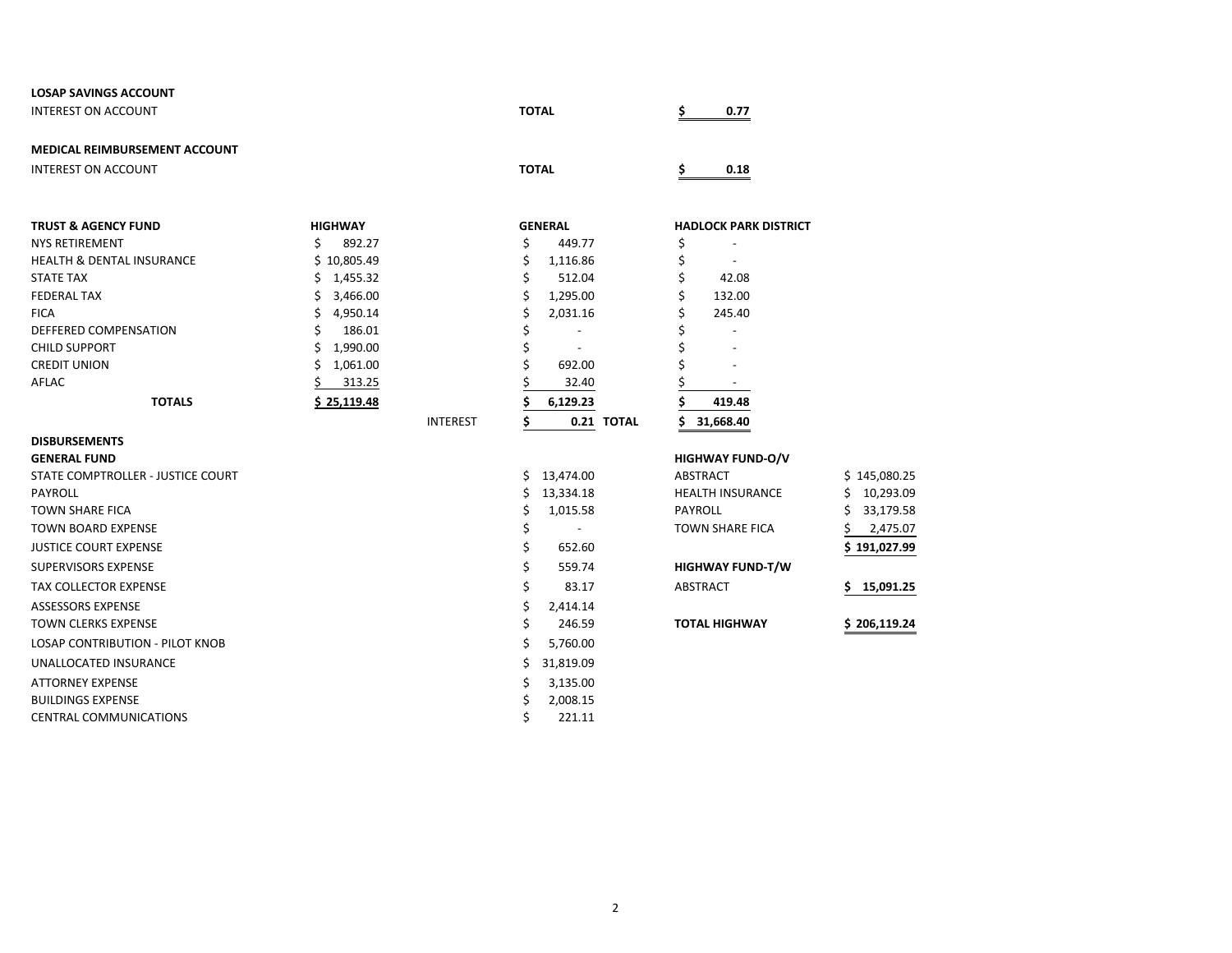| CENTRAL MAILINGS                      |       | 145.88                   | <b>TRUST &amp; AGENCY FUND</b> |           |
|---------------------------------------|-------|--------------------------|--------------------------------|-----------|
| DOG CONTROL EXPENSE                   |       | $\overline{\phantom{a}}$ | <b>FICA</b>                    | 7,226.70  |
| SAFETY INSPECTION EXPENSE             |       | 84.56                    | <b>STATE TAX</b>               | 2,009.44  |
| <b>FIRE COMPANY - FUEL</b>            |       | 42.86                    | <b>FEDERAL TAX</b>             | 4,893.00  |
| <b>HIGHWAY SUPERINTENDENT EXPENSE</b> |       | 450.00                   | <b>HEALTH INSURANCE</b>        | 11,922.35 |
| <b>STREET LIGHTS</b>                  |       | 191.58                   | <b>CREDIT UNION</b>            | 1,753.00  |
| <b>VETERANS SERVICES EXPENSE</b>      |       | 452.65                   | <b>CHILD SUPPORT</b>           | 1,990.00  |
| PLANNING BOARD EXPENSE                |       | 782.61                   | AFLAC                          | 394.25    |
| <b>HEALTH INSURANCE</b>               |       | 1,103.16                 | RETIREMENT                     | 1,342.04  |
|                                       | TOTAL | 77.976.65                | DEFFERRED COMP.                | 186.01    |

| HADLOCK PARK DISTRICT                                         |              |                |
|---------------------------------------------------------------|--------------|----------------|
| PAYROLL                                                       |              | \$<br>1,603.86 |
| TOWN SHARE - FICA                                             |              | \$<br>122.70   |
| <b>ABSTRACT</b>                                               |              | \$<br>180.99   |
|                                                               | <b>TOTAL</b> | \$<br>1,907.55 |
| <b>HADLOCK DAM PROJECT</b>                                    | <b>TOTAL</b> |                |
| YOUTH COMMISSION FUND                                         | <b>TOTAL</b> |                |
| <b>CONSOLIDATED HEALTH</b>                                    | <b>TOTAL</b> | Ś.             |
| <b>GENERAL FUND SAVINGS ACCOUNT</b>                           |              |                |
| TRANSFER TO GENERAL FUND CHECKING ACCOUNT                     | <b>TOTAL</b> | \$50,000.00    |
| <b>HADLOCK PARK DISTRICT SAVINGS ACCOUNT</b>                  |              |                |
| TRANSFER TO HADLOCK PARK DISTRICT CHECKING ACCOUNT            | <b>TOTAL</b> | \$.000.00      |
| <b>HIGHWAY FUND SAVINGS ACCOUNT</b>                           |              |                |
| TRANSFER TO HIGHWAY FUND CHECKING ACCOUNT                     | <b>TOTAL</b> | \$100,000.00   |
| <b>LOSAP SAVINGS ACCOUNT</b>                                  |              |                |
| TRANSFER TO GENERAL FUND CHECKING ACCOUNT                     | <b>TOTAL</b> | Ś.<br>5,760.00 |
| MEDICAL REIMBURSEMENT ACCOUNT                                 |              |                |
| TRANSFER TO HIGHWAY FUND CHECKING ACCOUNT-RETURN EXCESS FUNDS |              | \$<br>4,134.71 |
| AC TRANSFER TO MVP SELECT                                     |              | \$<br>763.86   |
|                                                               | <b>TOTAL</b> | Ś<br>4,898.57  |
|                                                               |              |                |

|       |    |           |                                | 31,716.79       |
|-------|----|-----------|--------------------------------|-----------------|
| TOTAL |    | 77,976.65 | DEFFERRED COMP.                | 186.01          |
|       |    | 1,103.16  | <b>RETIREMENT</b>              | \$<br>1,342.04  |
|       | \$ | 782.61    | AFLAC                          | \$<br>394.25    |
|       | \$ | 452.65    | <b>CHILD SUPPORT</b>           | \$<br>1,990.00  |
|       | \$ | 191.58    | <b>CREDIT UNION</b>            | \$<br>1,753.00  |
|       | \$ | 450.00    | <b>HEALTH INSURANCE</b>        | \$<br>11,922.35 |
|       | \$ | 42.86     | <b>FEDERAL TAX</b>             | \$<br>4,893.00  |
|       | Ş  | 84.56     | <b>STATE TAX</b>               | \$<br>2,009.44  |
|       | \$ |           | <b>FICA</b>                    | \$<br>7,226.70  |
|       | \$ | 145.88    | <b>TRUST &amp; AGENCY FUND</b> |                 |